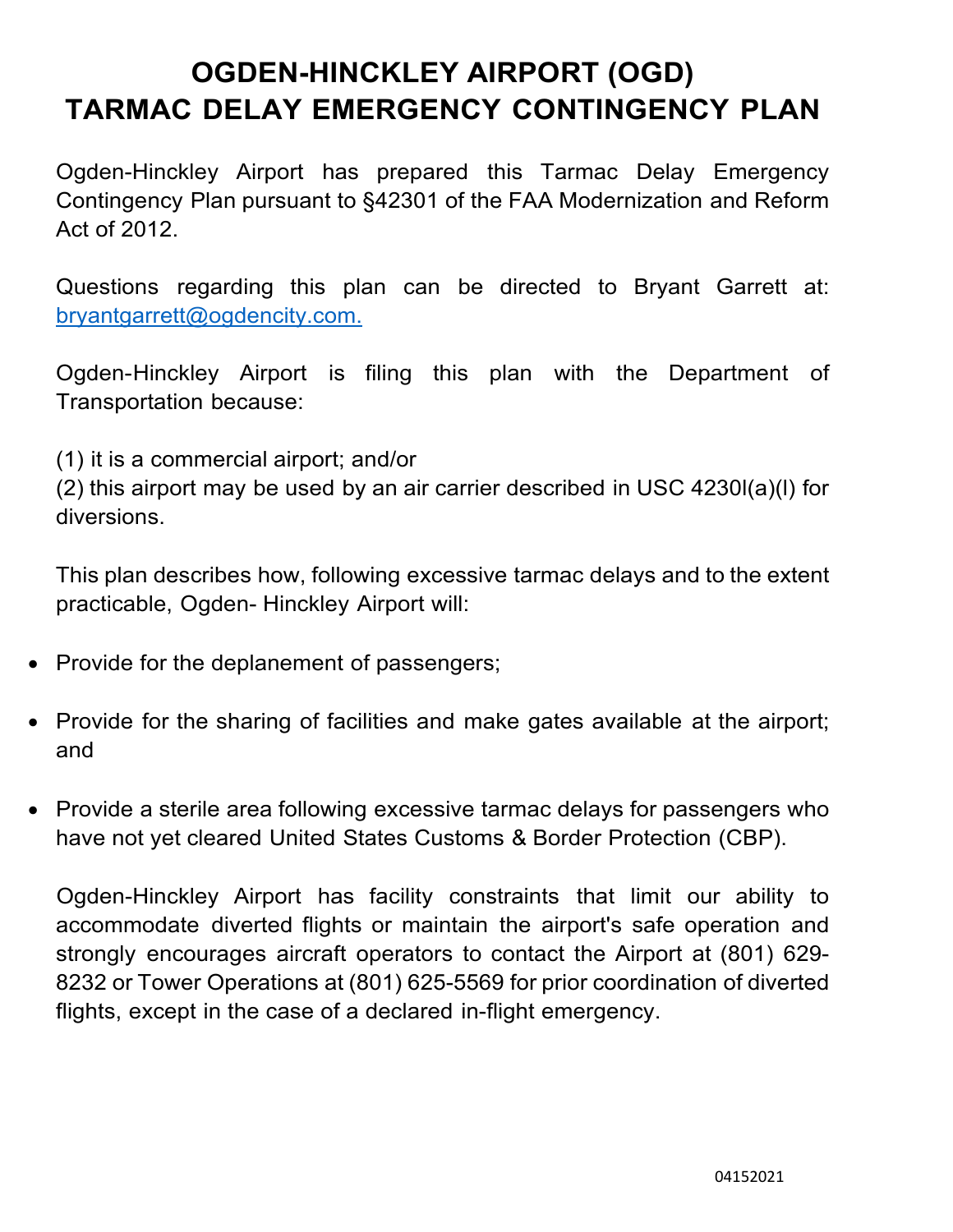Specific facility constraints include the following:

- CBP does not have an international passenger processing facility at the Ogden-Hinckley Airport, and can only handle a limited number of international passengers on an exception basis;
- Ogden-Hinckley Airport has a limited number of aircraft parking positions (2 parking positions with a scissor stair access to the terminal building) and limited available ramp space (2 remote parking positions with ramp access to the terminal building);
- Due to limited ground equipment located at the Ogden-Hinckley Airport there is an inability to accommodate park or service certain types of aircraft;
- Ogden-Hinckley Airport has third party fueling capacity, but TSA personnel are available during limited hours, and can only be recalled if there is life or property at risk.

We will request these constraints to be included in the Ogden-Hinckley Airport's FAA Airport / Facility Directory (AFD) record. During diversion events, Ogden-Hinckley Airport will request a NOTAM be issued, regarding its ability to accommodate diverted flights to ensure the safe and efficient operation of the airport and its ability to serve the civil aviation needs of the public during irregular operations events.

#### **Airport Information**

Name of Airport: Ogden-Hinckley Airport (OGD)

Name & Title of person preparing plan: Bryant Garrett, Airport Manager

Preparer contact number: (801) 629-8223

Preparer contact e-mail: [bryantgarrett@ogdencity.com](mailto:bryantgarrett@ogdencity.com)

Original date of submission of plan: May 11, 2017 – Update on April 15, 2021

Airport Category: (Primary) Non-Hub **Contact Information**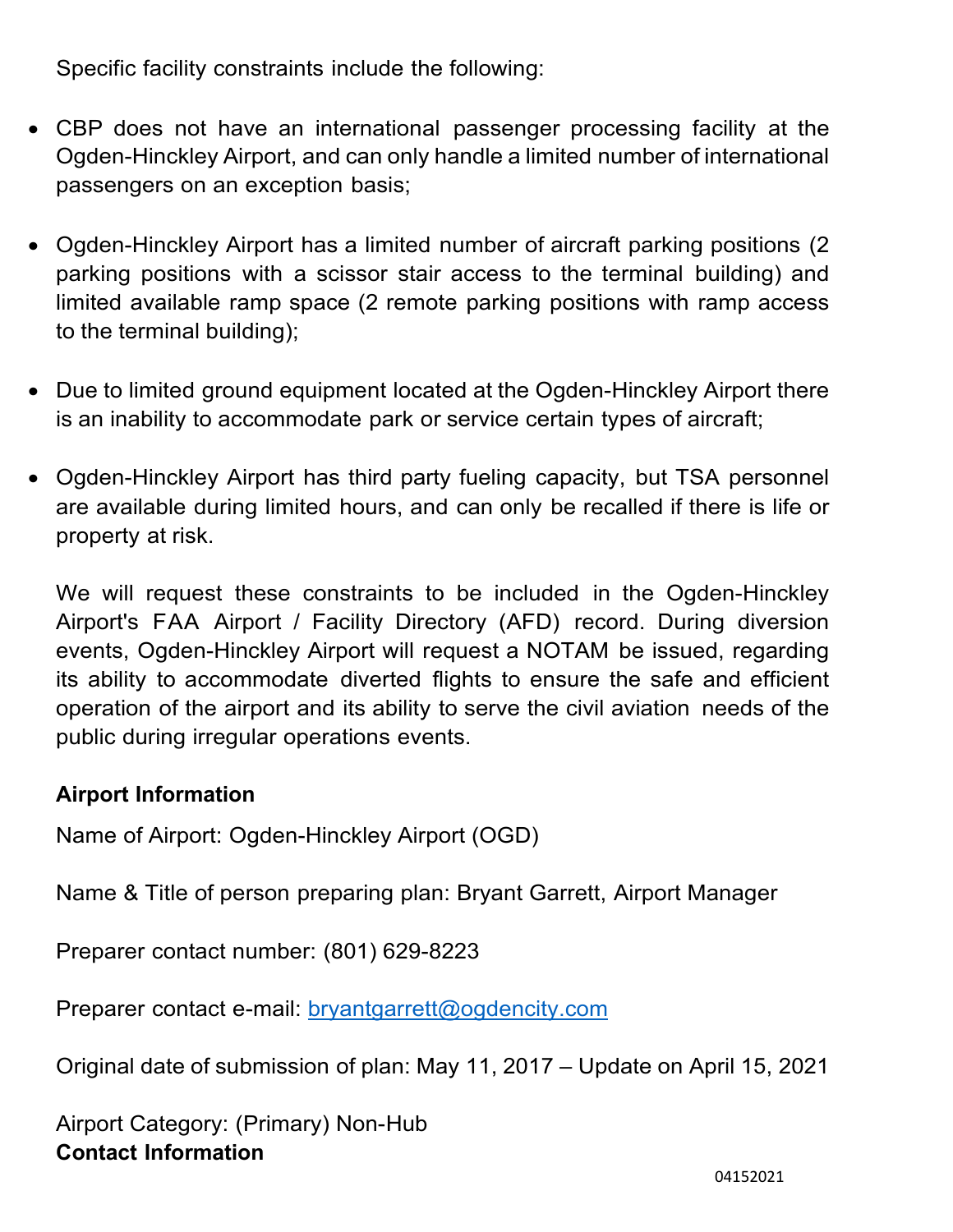In the event of a diversion or other irregular operations events, aircraft operators should contact the Ogden City Airport Fire Department at (801) 629-8221 for assistance.

# **Plan to Provide for the Deplanement of Passengers Following Excessive Tarmac Delays**

Ogden-Hinckley Airport does own and/or operate equipment needed to safely deplane passengers from air carrier aircraft and is, therefore, able on its own to provide for the deplanement of passengers. Additionally, airport personnel are trained to assist in the deplanement of passengers using equipment owned or operated by air carriers or contract service providers. We will provide a list of airlines, ground handlers, fixed base operators, and others, who may have the necessary equipment and personnel to safely deplane passengers to airlines as soon as practicable after receiving requests from such airlines experiencing excessive tarmac delays at the contact number listed above.

# **Plan to Provide for the Sharing of Facilities and Make Gates Available in an Emergency**

The gate at Ogden-Hinckley Airport is under common use gate leases, permits, or agreements to air carriers and are controlled by the airport. We direct our common use air carrier users to make gates and other facilities available to an air carrier seeking to deplane at a gate, to the maximum extent practicable.

# **Plan to Provide a Sterile Area for Passengers Who Have Not Cleared United States Customs and Border Protection**

Ogden-Hinckley Airport does not have international passenger processing facilities. We will coordinate with local CBP and law enforcement officials to identify suitable areas and procedures for establishing a temporary sterile area into which international passengers on diverted aircraft who have not yet cleared United States Customs and Border Protection can be deplaned. Once these efforts are complete, we will coordinate with local CBP officials to develop procedures that will allow international passengers who have not yet cleared United States Customs and Border Protection to be deplaned into these sterile areas to the extent practicable.